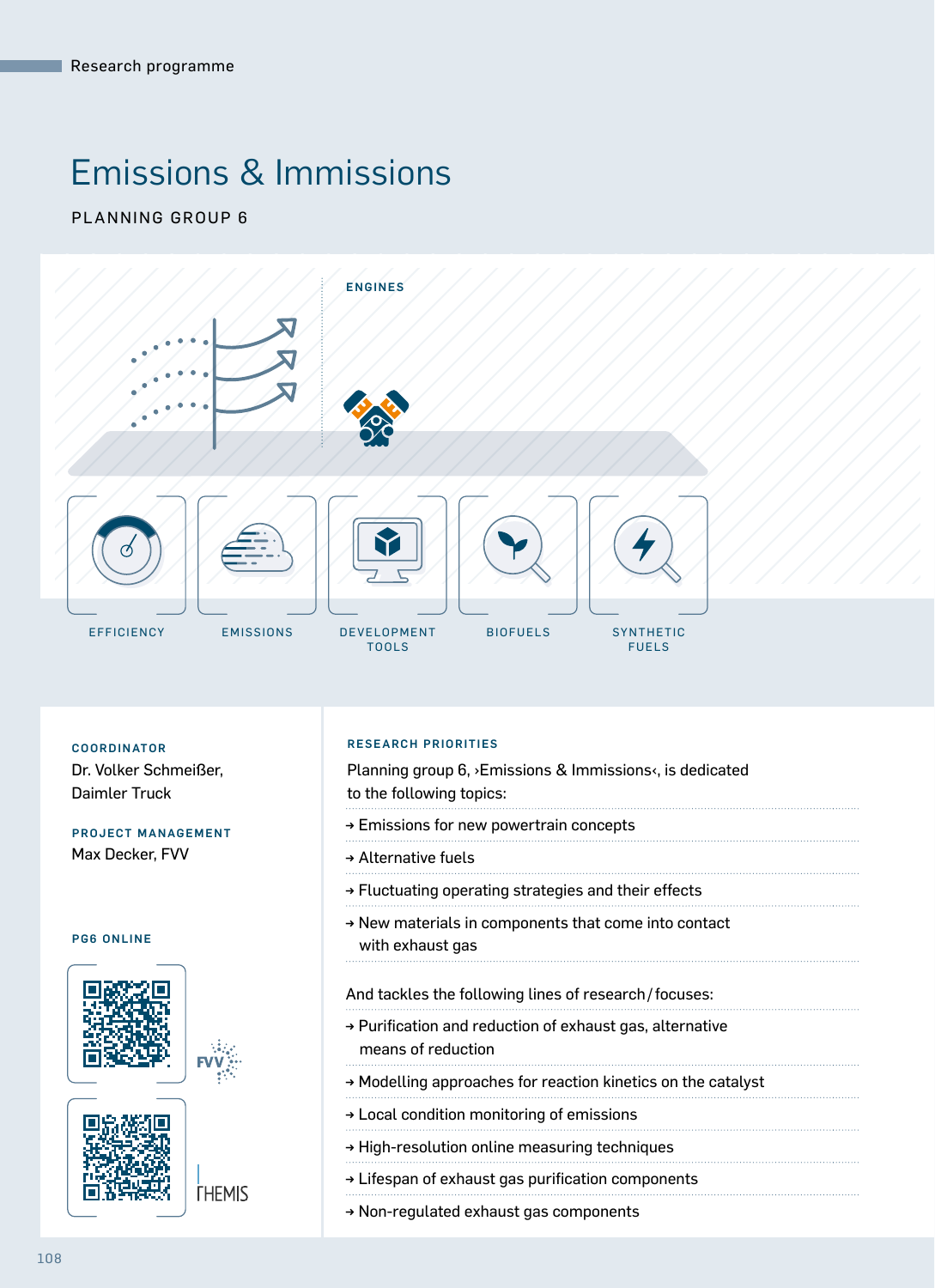### PG 6 | RESEARCH PROJECTS



#### NO TITLE // FUNDING ORGANISATION // DURATION PROJECT COORDINATOR

## Planned projects

| M0121 H <sub>2</sub> -DeNOx II // BMWi/AiF                                             | Dr. Frank Bunar, IAV                                                      |
|----------------------------------------------------------------------------------------|---------------------------------------------------------------------------|
| <b>M1019</b> TWC Reaction under High-frequency Lambda Switching<br>// CORNET, BMWI/AIF | <b>Toshihiro Mori, Toyota Motor Corporation</b>                           |
| M1421 Laughing-gas Aftertreatment on Ammonia Engines                                   | Dr. Daniel Peitz, HUG Engineering                                         |
| M1519 Residual Emissions on the Road to Zero Impact // BMWi/AiF                        | Dr. Harald Beck, MAN Truck & Bus                                          |
| M2019 Exhaust Gas Condensates of Future Fuels – Composition<br>and Impact on EATS      | Dr. Andreas Jäger, IAVF Antriebstechnik<br>Dr. Bernhard Lüers, FEV Europe |
| M2020 CCS on the Decarbonisation of Marine Propulsion Systems<br>// CORNET, FVV-EM     | Klaus Meyer, Robert Bosch                                                 |
| M2320 FaconSCR Model // BMWi/AiF                                                       | Dr. Harald Beck, MAN Truck & Bus                                          |
| M2420 High-temperature H <sub>2</sub> -DeNOx for H <sub>2</sub> DI Otto Engines        | Dr. Frank Bunar, IAV                                                      |
| M2616 Generation of RDE Test Scenarios // BMWi/AiF                                     | <b>Florian Rass, Honda R&amp;D Europe</b>                                 |
| M2620 Exhaust Gas Radial Distribution Measurement                                      | Nikos Symeonidis, Toyota Motor Europe                                     |
| M2720 Oxygen Storage II // FVV-EM                                                      | Jeremias Bickel, Robert Bosch                                             |
| <b>M2918</b> Predictive EATS in RDE Cycles (PEARC)                                     | Dr. Bernhard Lüers, FEV Europe                                            |

## Ongoing projects

| 1324 | CFD Analysis of Particle Formation // BMWi/AiF<br>// 01-07-2018 to 30-09-2021                                           | Dr. Paul Jochmann, Robert Bosch                                           |
|------|-------------------------------------------------------------------------------------------------------------------------|---------------------------------------------------------------------------|
| 1341 | Impact of New Silica-containing Fuels on Exhaust Gas Aftertreatment<br>Components // FVV-EM // 01-03-2019 to 28-02-2022 | Peter Lauer, MAN Energy Solutions<br>Andreas Döring, MAN Energy Solutions |
| 1372 | Cold Start CNG Catalyst // BMWi/AiF // 01-08-2019 to 31-12-2021                                                         | Dr. Michael Fischer, Tenneco                                              |
| 1391 | Cleaning Mechanisms in the Exhaust Path // BMWi/AiF<br>// 01-01-2020 to 31-12-2021                                      | Raimund Vedder, Atlanting                                                 |
| 1398 | TWC Impact on Particulate Properties // BMWi/AiF<br>// 01-03-2020 to 28-02-2022                                         | Dr. Julie Le Louvetel-Poilly, Toyota Motor<br>Europe                      |
| 1400 | Deposits from AdBlue II // CORNET, FVV-EM // 01-04-2020 to 31-03-2022                                                   | Raimund Vedder, Atlanting                                                 |
| 1412 | Zero Impact Tailpipe Emission Powertrains // FVV-EM<br>// 01-09-2020 to 31-08-2022                                      | Dr. Frank Bunar, IAV                                                      |